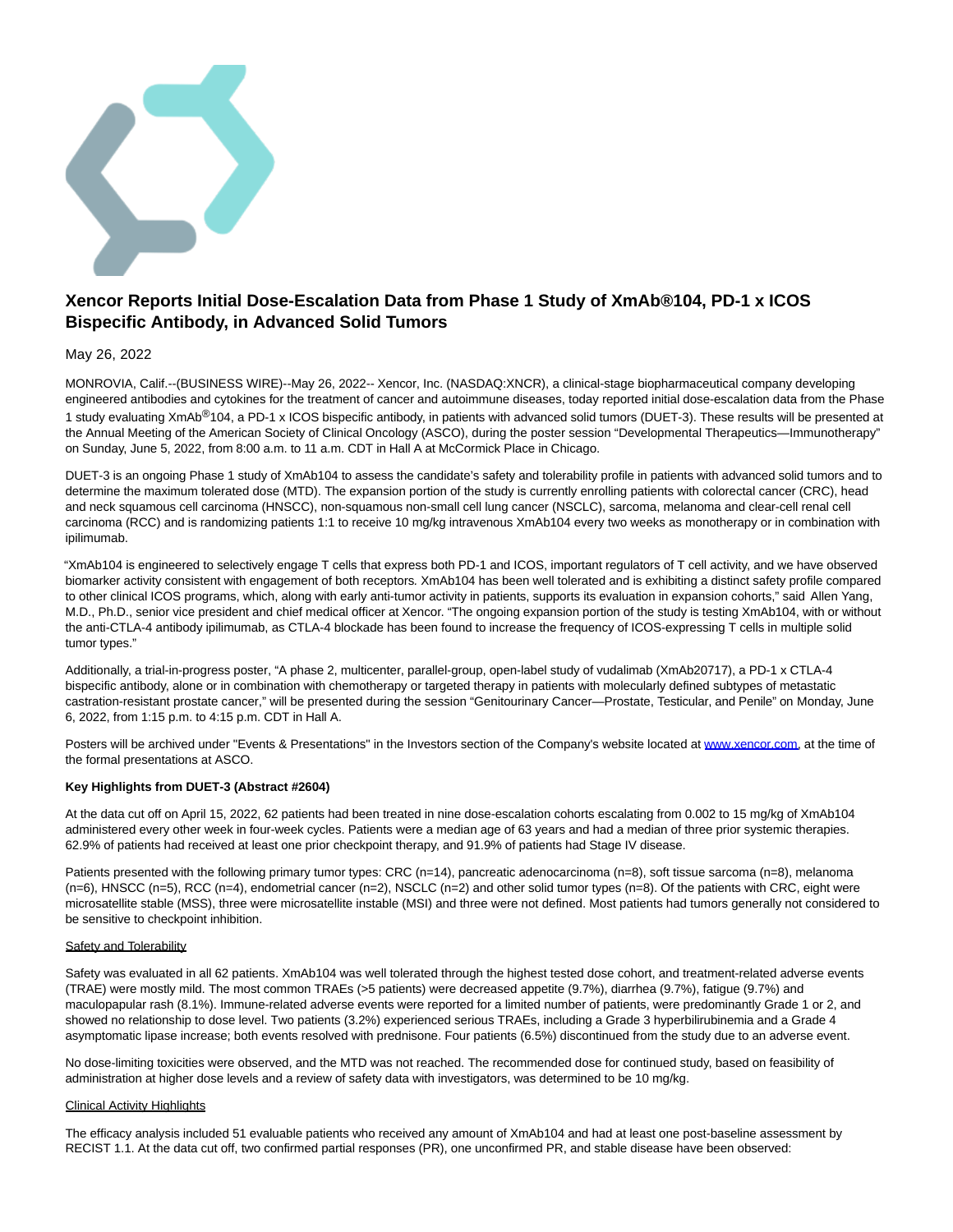- A patient with undifferentiated pleomorphic sarcoma, who was immunotherapy naïve, presented with two target lesions in the lung and a subpleural lingular nodule. The patient was enrolled into the 0.2 mg/kg cohort and dose escalated to 0.6 mg/kg. The nodule completely resolved, and a single non-target lesion remained in the lung. The confirmed partial response continued at the time of the data cut (28 months).
- A patient with clear cell RCC, who had previously received treatment with pembrolizumab/axitinib, presented with two target lesions in the ribs, one target lesion in a lymph node, and a non-target lesion in bone. The patient was treated at the 10 mg/kg dose. A partial response was observed at the end of Cycle 2, and the patient remained in response at the time of the data cut (8 months).
- A patient with HNSCC, who had recently received treatment with pembrolizumab, was enrolled into the 1.8 mg/kg dose cohort. Prior therapies also included neo-adjuvant nivolumab, cisplatin, nivolumab and a GAL-3 inhibitor, and the patient experienced disease progression on all prior therapies. Two target lesions in the lung were identified, and the patient experienced a partial response at the end of Cycle 2.
- Two patients with CRC have experienced durable stable disease for over 20 months, both ongoing at the time of data cut. A patient with microsatellite instability high (MSI-H)-CRC was treated at an initial dose of 1.8 mg/kg and dose escalated to 10 mg/kg. Laboratory results indicated a decrease in the tumor marker CEA over time. A second patient, with MSI-H CRC, was treated at the 10 mg/kg dose, and at the time of the data cut, continued to experience stable disease in Cycle 22.

## Pharmacokinetics/Pharmacokinetics Assessments

Data from assessments of pharmacokinetics (PK) and pharmacodynamics (PD) will not be shown in the poster presentation. The PK analysis indicated a linear and dose-proportional profile. Biomarker analyses indicated complete receptor saturation on peripheral T cells beginning at the 0.6 mg/kg dose level.

# **About XmAb®104**

XmAb<sup>®</sup>104 is an investigational XmAb bispecific antibody designed to promote tumor-selective T-cell activation by simultaneously targeting immune checkpoint receptor PD-1 and the immune co-stimulatory receptor ICOS. Xencor's approach to dual checkpoint inhibition and co-stimulation reduces the need for multiple antibodies and allows for more selective targeting of T cells with high target expression, which may potentially improve the therapeutic index of combination immunotherapies. In preclinical studies, dual blockade of PD-1 and ICOS with XmAb104 significantly enhanced T cell proliferation and activation, and anti-tumor activity in vivo. XmAb104 is currently being evaluated, as a monotherapy and in combination with ipilimumab, in the expansion portion of a Phase 1 clinical study for the treatment of patients with advanced solid tumors.

## **About Xencor, Inc.**

Xencor is a clinical-stage biopharmaceutical company developing engineered antibodies and cytokines for the treatment of patients with cancer and autoimmune diseases. More than 20 candidates engineered with Xencor's XmAb® technology are in clinical development, and three XmAb medicines are marketed by partners. Xencor's XmAb engineering technology enables small changes to a protein's structure that result in new mechanisms of therapeutic action. For more information, please visit [www.xencor.com.](https://cts.businesswire.com/ct/CT?id=smartlink&url=http%3A%2F%2Fwww.xencor.com&esheet=52732190&newsitemid=20220526005666&lan=en-US&anchor=www.xencor.com&index=2&md5=35d3ac42617c1ee1678da9b7c3db63d7)

## **Forward-Looking Statements**

Certain statements contained in this press release may constitute forward-looking statements within the meaning of applicable securities laws. Forward-looking statements include statements that are not purely statements of historical fact, and can generally be identified by the use of words such as "potential," "can," 'will," "plan," "may," "could," "would," "expect," "anticipate," "seek," "look forward," "believe," "committed," "investigational," and similar terms, or by express or implied discussions relating to the clinical trial data for XmAb104 generally, planned clinical trials, the quotations from Xencor's senior vice president and chief medical officer and other statements that are not purely statements of historical fact. Such statements are made on the basis of the current beliefs, expectations, and assumptions of the management of Xencor and are subject to significant known and unknown risks, uncertainties and other factors that may cause actual results, performance or achievements and the timing of events to be materially different from those implied by such statements, and therefore these statements should not be read as guarantees of future performance or results. Such risks include, without limitation, the risks associated with the process of discovering, developing, manufacturing and commercializing drugs that are safe and effective for use as human therapeutics and other risks, including the ability of publicly disclosed preliminary clinical trial data to support continued clinical development and regulatory approval for specific treatments, in each case as described in Xencor's public securities filings. For a discussion of these and other factors, please refer to Xencor's annual report on Form 10-K for the year ended December 31, 2021 as well as Xencor's subsequent filings with the Securities and Exchange Commission. You are cautioned not to place undue reliance on these forward-looking statements, which speak only as of the date hereof. This caution is made under the safe harbor provisions of the Private Securities Litigation Reform Act of 1995, as amended to date. All forward-looking statements are qualified in their entirety by this cautionary statement and Xencor undertakes no obligation to revise or update this press release to reflect events or circumstances after the date hereof, except as required by law.

View source version on [businesswire.com:](http://businesswire.com/)<https://www.businesswire.com/news/home/20220526005666/en/>

Charles Liles [cliles@xencor.com](mailto:cliles@xencor.com)

Media Contact Jason I. Spark Canale Communications 619-849-6005 [jason@canalecomm.com](mailto:jason@canalecomm.com)